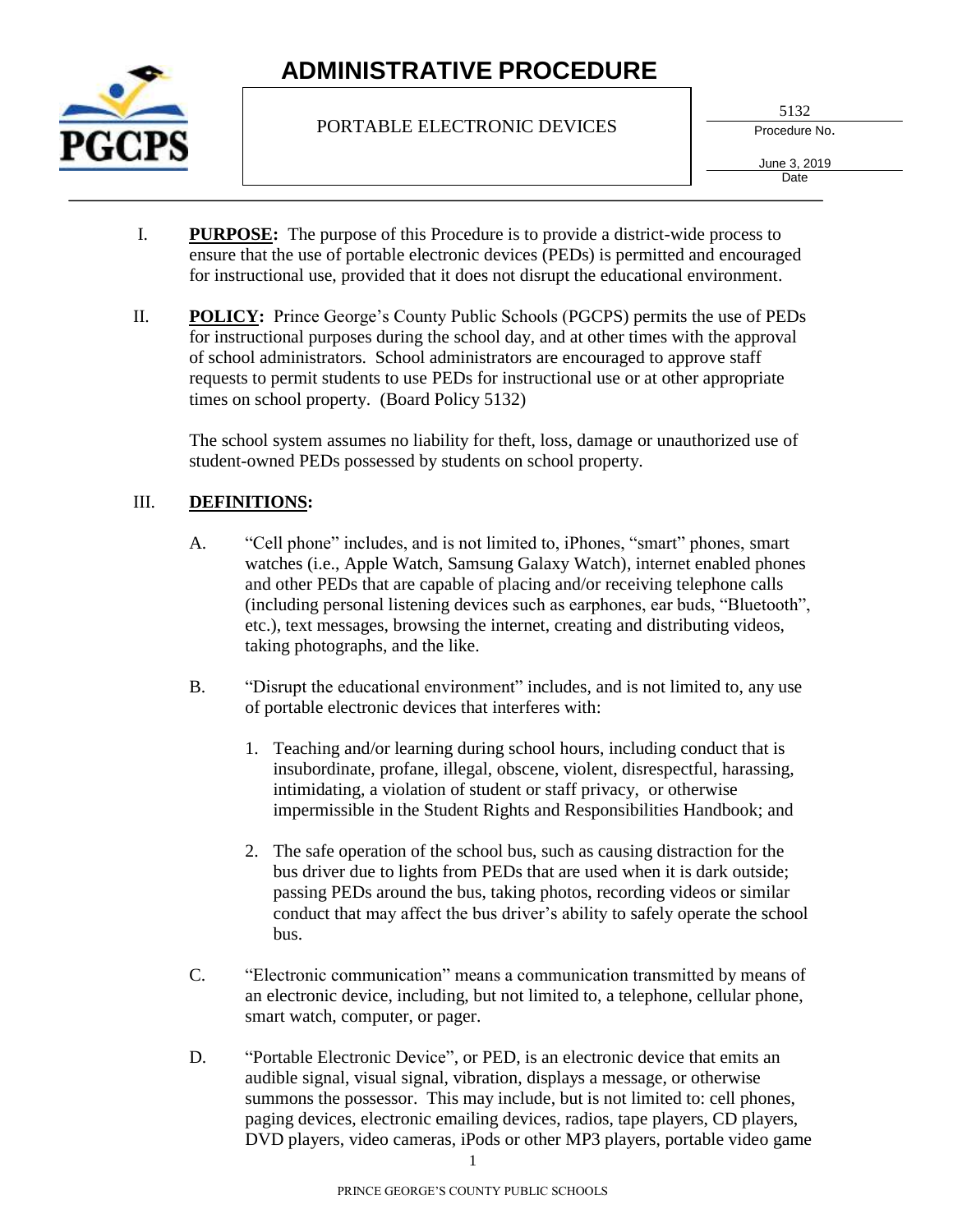

### PORTABLE ELECTRONIC DEVICES

5132

Procedure No.

June 3, 2019 **Date** 

players, laptop computers, personal digital assistants (PDAs), cameras, iPads, e-readers, smart watches, smart pens or other audio recording devices and any device that provides a connection to the Internet.

- E. "School hours" means the time a student enters the school bus or school property until the end of the school's designated "school day" or when the student exits the school bus. "School Day" means the regular school day with a designated starting time and ending time as defined by the local school system. "School day" may also include different starting and ending times for students with extended instructional hours, or who are involved with schoolrelated field trips or extracurricular activities.
- F. "School property" includes parking lots, school buses, and outside or inside all areas of the school building.
- G. "Turned off" or "powered off" means the device is not activated. Devices in quiet, vibrate or other modes, except off, are not considered turned off or powered off.
- H. "Use" includes carrying or possessing a PED that emits an audible signal, vibrates, displays a message or otherwise summons the possessor. A PED in an "off" position or silent mode and stored out-of-sight in a back-pack, book bag, pocket, purse, vehicle, locker, etc. shall not be deemed "in use."

### IV. **PROCEDURES:**

A. Approved Use of PEDs in Schools:

- 1. Students are permitted to use PEDs while riding to and from school on PGCPS buses, as long as it does not impact the safe operation of the school bus. Students may not use PEDs while getting on or off the school bus.
- 2. Students are encouraged to use PEDs for instructional purposes, with school administrator approval.
- 3. At times when PED use is not permitted, PEDs must be turned off or on silent mode and stored in a back-pack, book bag, pocket, purse, locker, vehicle, etc.
- 4. The school principal or designee may allow additional times for students to use PEDs at school, such as during lunch period, in approved designated areas, or during the following times: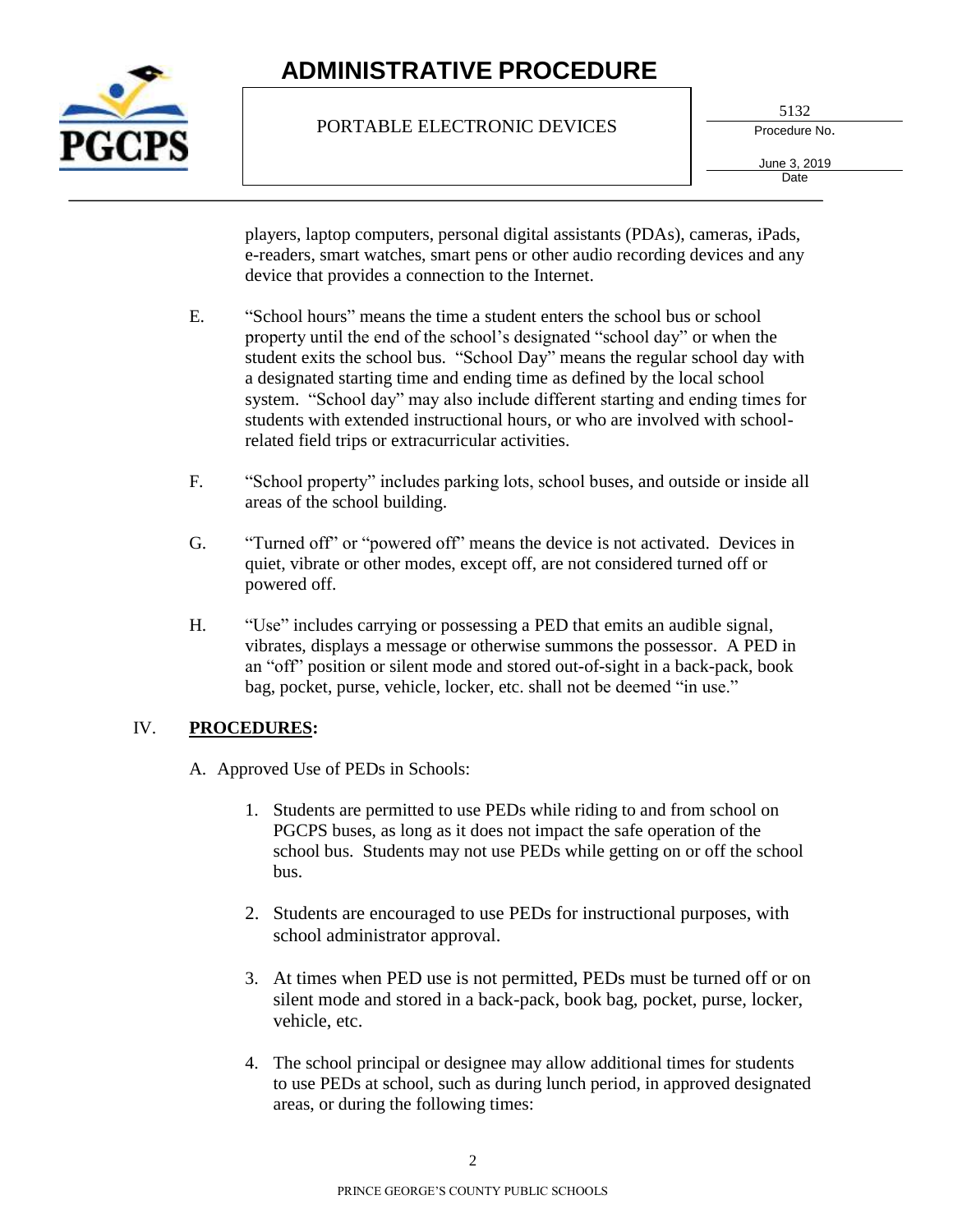

#### PORTABLE ELECTRONIC DEVICES

5132

Procedure No.

June 3, 2019 **Date** 

- a) Before or after the school day on school property;
- b) During after school, evening or weekend extracurricular activities while on school property;
- c) While attending school sponsored or school related activities on or off school property; or
- d) In an emergency situation with the permission of the teacher, instructor, counselor, coach, school security, program director, or administrator.
- B. Approved Use of PEDs for Students with Disabilities:
	- 1. Devices Identified on Student IEPs and 504 Plans

The use of smart pens, audio devices, or other devices used by students with disabilities to access the curriculum or for medical reasons may be approved on a case by case basis by the Individualized Education Program (IEP) or Section 504 team and documented on the IEP or 504 Plan, respectively.

2. PEDs with Secretive Listening Capability

Devices that have the capability to track students through the use of microphones to silently record or eavesdrop on conversations within the school and/or classroom setting are strictly prohibited, unless the recording/listening function is turned off while the student is at school.

If the school cannot ascertain whether the recording/listening function is turned off, the device will be prohibited.

3. Audio Recording of IEP and 504 Meetings

A parent or guardian may record IEP or 504 Team meetings concerning his/her child in accordance with these procedures.

a) Third parties, including attorneys and advocates retained by parents to participate in IEP or 504 team meetings, may not record meetings without written parental consent.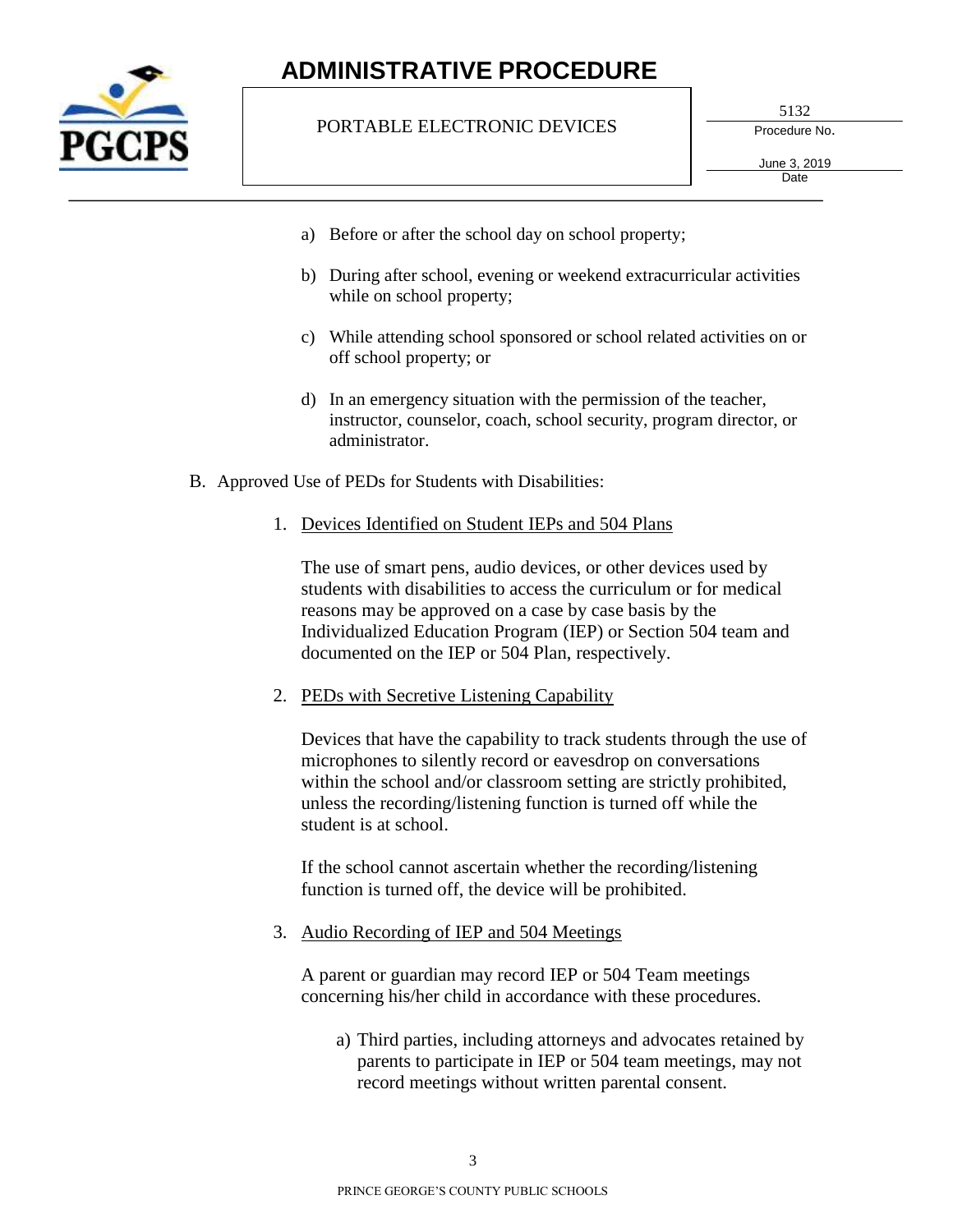

#### PORTABLE ELECTRONIC DEVICES

5132

Procedure No.

June 3, 2019 **Date** 

- b) A parent must provide written notice of his/her intent to record an IEP or 504 team meeting at least two business days prior to the meeting.
- c) School staff must record IEP or 504 team meetings if a parent elects to record the meeting. School staff must make arrangements to audio tape or record the IEP or 504 team meeting, including securing the necessary recording equipment.
- d) If a parent fails to provide notice of intent to tape record an IEP or 504 Team meeting, he/she will not be permitted to record unless the school is able to make arrangements to simultaneously record the meeting. If a parent fails to provide notice of intent to record an IEP or 504 meeting and arrangements for taping cannot be made by the team on the day of the meeting, the parent shall be informed that audio taping will not be permitted.
- e) IEP or 504 Team meetings will not be rescheduled because a parent failed to provide notice of intent to record unless a postponement is agreed upon by all team members. IEP or 504 Team meetings shall not be rescheduled due to the failure to provide notice of intent to record if the purpose of the meeting is to discuss an emergency matter, if timelines will not be met due to the postponement or a delay is otherwise contrary to the best interest of the student.
- f) Parents, their attorneys, advocates and all IEP or 504 Team members will be informed at the beginning of the meeting that recording will only be permitted during the IEP or 504 meeting. Recording devices shall be turned off immediately upon the conclusion of the meeting and during any breaks from the meeting.

The IEP or 504 Team Chairperson shall announce the time that the meeting is commenced, adjourned, resumed or concluded for the recording. The IEP or 504 Team Chairperson shall also announce that recording must be discontinued during any breaks from the IEP or 504 meeting and immediately upon the conclusion of the meeting.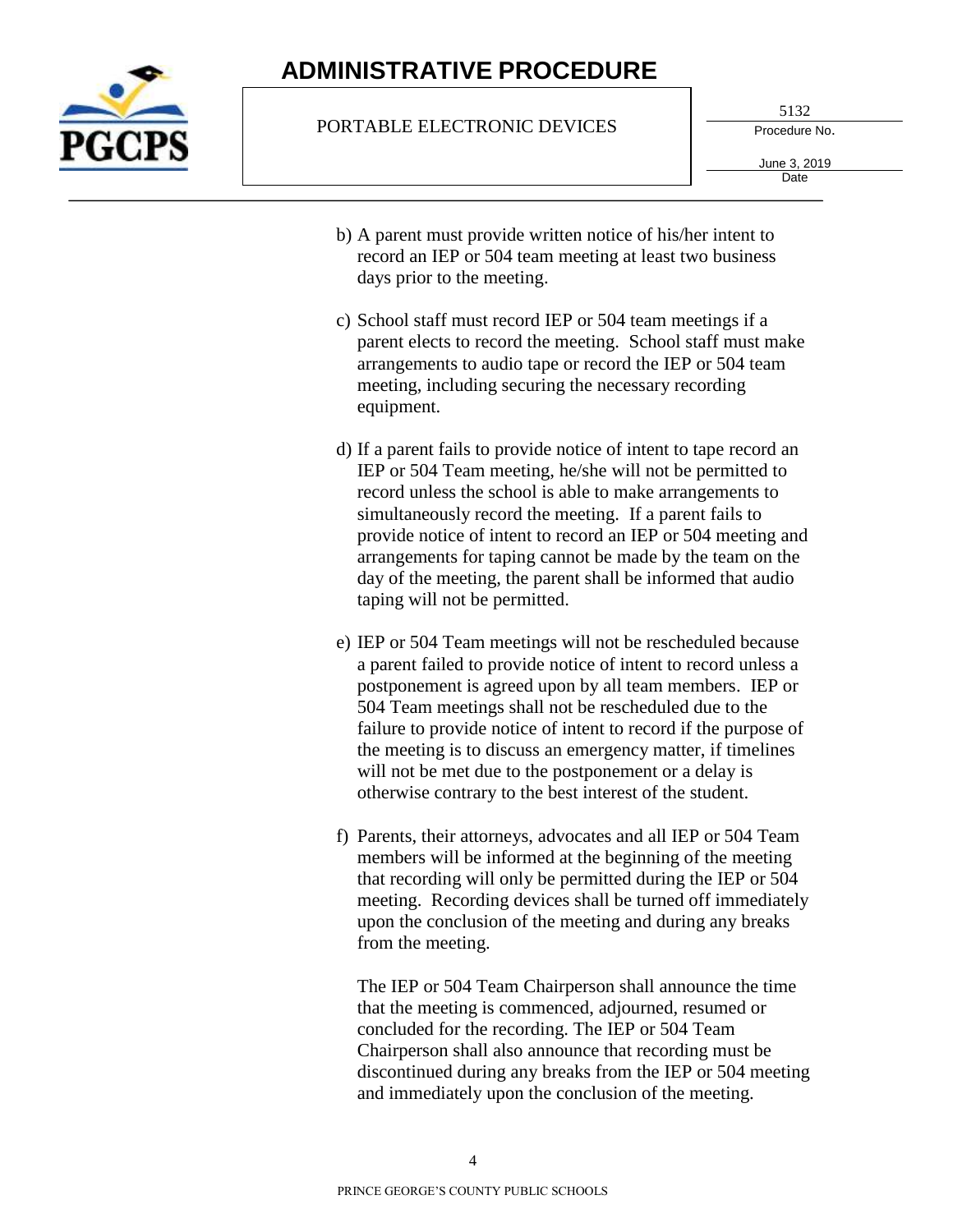

### PORTABLE ELECTRONIC DEVICES

5132

Procedure No.

June 3, 2019 **Date** 

- g) Audio taping or recording of conversations by parents, their agents or school staff outside of the official IEP or 504 Team meetings is strictly prohibited. Unauthorized taping shall be immediately reported to the Office of General Counsel.
- h) The IEP or 504 Team shall maintain a copy of all recordings of IEP or 504 Team meetings in the student's Limited Access File as a part of the student's record.
- 4. While videoconferencing of IEP or 504 Team meetings are permissible, videotaping of the meetings is strictly prohibited in Prince George's County Public Schools. Any function to record the videoconferencing must be kept off until the conclusion of the meeting.
- C. Prohibited Use of PEDs in Schools:
	- 1. The use of PEDs at any time other than those specified in Section IV above.
	- 2. The use of PEDs in locker rooms or bathrooms.
	- 3. "Sexting" or the viewing, taking and/or transmission of nude or sexually explicit photos or videos in school.
	- 4. The unauthorized or unlawful sharing or electronic posting of images or recordings taken or stored on PEDs during school hours and/or on school property.
	- 5. The recording, photographing and/or transmittal of material that is protected by copyright law and which is not permitted to otherwise be duplicated or reproduced.
	- 6. Taking, uploading or sharing photos, recording audio, or capturing video during the school day in a manner that reflects bullying, harassment, intimidation or cyber bullying.
	- 7. Using PEDs in any manner that reflects violations in the Student Rights and Responsibilities Handbook.
- D. Administrators, faculty, and staff may request at any time that students must turn off and put away PEDs, unless the PED is permitted or required under an IEP or 504 Plan. Failure to do so may result in disciplinary action and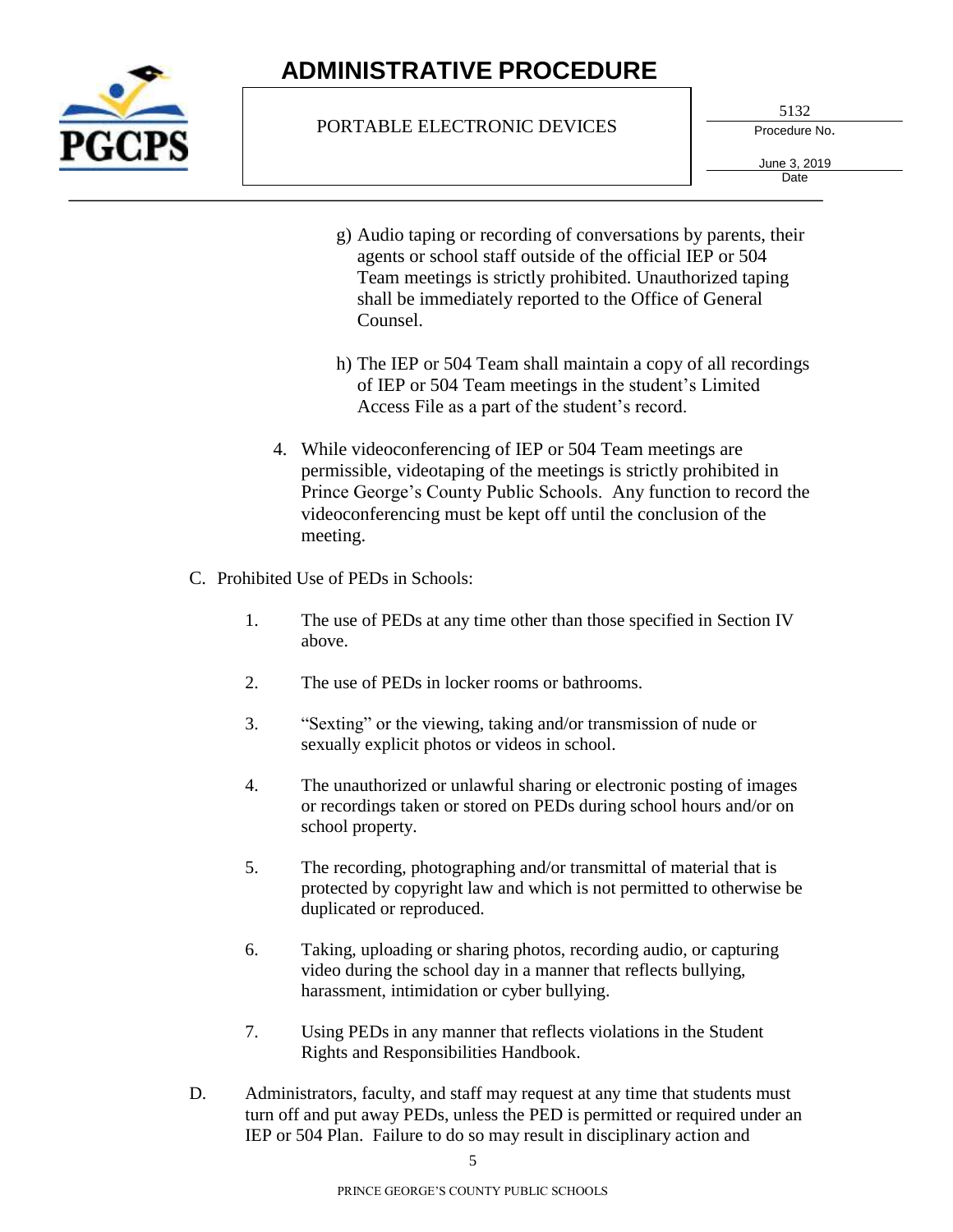

### PORTABLE ELECTRONIC DEVICES

5132

Procedure No.

June 3, 2019 **Date** 

possible confiscation by the school principal. School administrators are required to consult with parents/guardians regarding a student's misuse of a PED and appropriate responses in accordance with the Code of Student Conduct.

- E. Responses to Alleged Violations of this Procedure:
	- 1. Any staff member, student or individual having knowledge or reasonable suspicion of alleged violations of this procedure should promptly report this information to the school principal/designee.
	- 2. The school principal/designee will respond to alleged violations of this procedure in accordance with the Student Rights and Responsibilities Handbook.
	- 3. In limited, urgent circumstances requiring immediate action, the school principal/designee may confiscate a PED if he/she reasonably believes that confiscation is necessary to help protect the health, safety or welfare of students or staff. The school principal/designee shall take reasonable measures to label and secure the item until such time the PED is returned to the student or parent/guardian as soon as possible.
- F. Waiver of Liability:
	- 1. Student owned PEDs: Students assume full responsibility for their PEDs. The school system may not assume liability for theft, loss, damage or unauthorized use of PEDs possessed by students on school property.
	- 2. PGCPS-issued PEDs: Students are responsible for using PGCPSissued PEDs in a manner that is consistent with the Information Technology Acceptable Use Guidelines in Board Policy 0115 and Administrative Procedure 0700. Students or parents/guardians shall timely report any damage, such as breakage, malfunction or loss, of PGCPS-issued PEDs to the proper school authority, such as school security, the school principal/designee, or a school administrator. If the cause of the reported damage is due to the student's misuse, PGCPS may require payment for the cost of repair or replacement of the PED.

### V. **MONITORING AND COMPLIANCE**

A. The school principal shall investigate reports of alleged violations of this procedure in accordance with the Student Rights and Responsibilities Handbook.